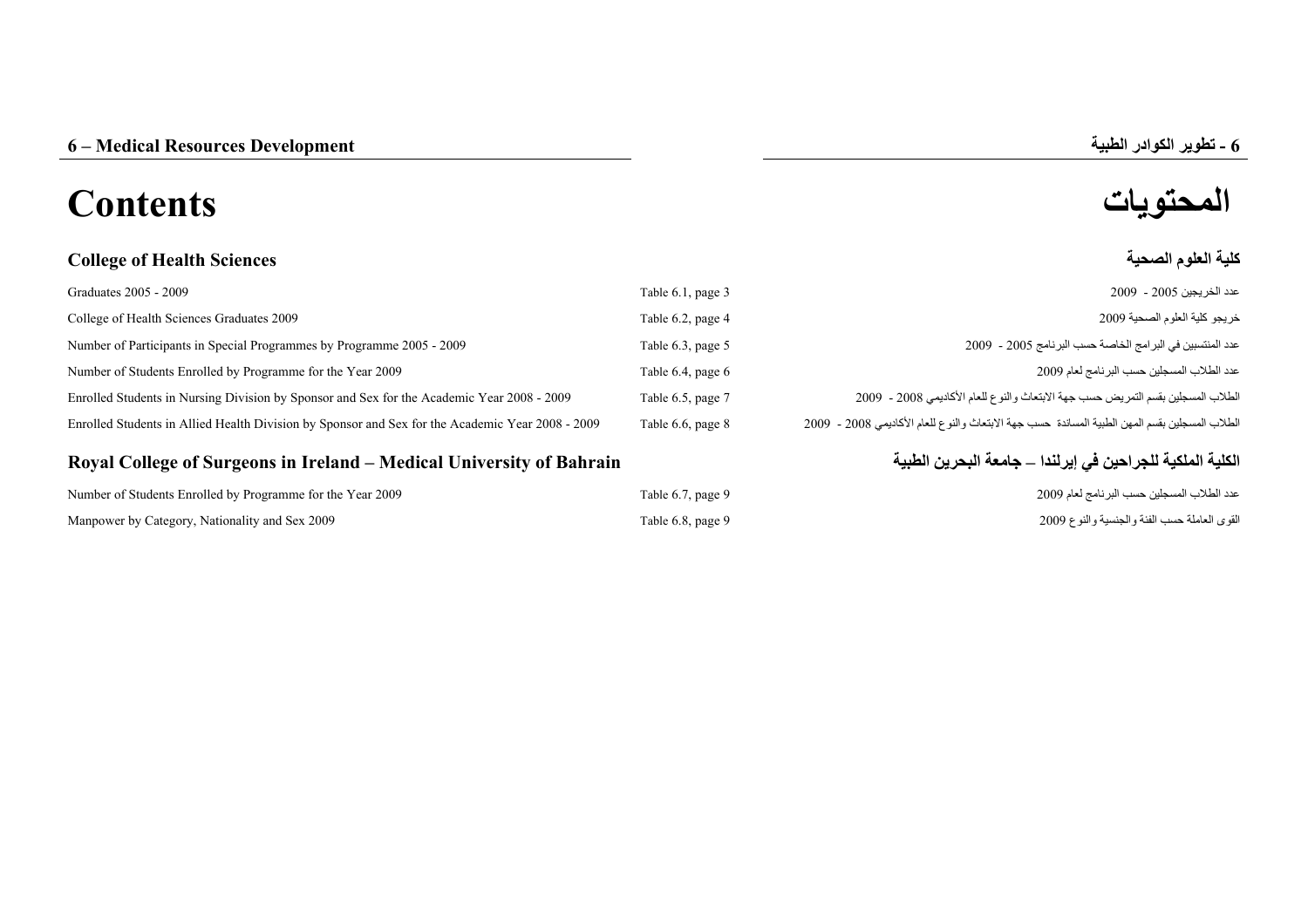### **جدول 6.1 Table عدد الخريجين 2005 - 2009 Graduates 2005 - 2009**

<span id="page-1-0"></span>

| Programme                         | 2009 | 2008                     | 2007      | 2006             | 2005      | البرنامج                     |
|-----------------------------------|------|--------------------------|-----------|------------------|-----------|------------------------------|
| <b>B.Sc. Nursing (Completion)</b> | 96   | 39                       | 55        | 27               | 25        | بكالوريوس التمريض (التكميلي) |
| <b>B.Sc. Nursing*</b>             | 105  | 84                       | <b>NA</b> | <b>NA</b>        | <b>NA</b> | بكالوريوس التمريض *          |
| Post Basic Diploma:               |      |                          |           |                  |           | الدبلوما العليا              |
| <b>Psychiatric Nursing</b>        | 8    | $\overline{\phantom{a}}$ | 13        | $\,6$            | 4         | التمريض النفسي               |
| <b>Midwifery Nursing</b>          | 8    | 11                       | 14        | 8                | 14        | التمريض والتوليد             |
| <b>Community Health Nursing</b>   | 23   | 11                       | 20        | 14               | 11        | تمريض صحة المجتمع            |
| Cardiac Care Nursing              | --   | --                       | 9         | 6                | 10        | تمريض مرضى القلب             |
| <b>Emergency Nursing</b>          |      | 9                        | 8         | $\overline{7}$   | 6         | تمريض الطوارئ                |
| <b>Associate Degree in:</b>       |      |                          |           |                  |           | شهادة مشارك في:              |
| <b>General Nursing</b>            | --   | 1                        | 3         | 29               | 78        | التمريض العام                |
| Laboratory                        | 28   | 14                       | 14        | 12               | 10        | المختبر                      |
| Pharmacy                          | 24   | 20                       | 11        | $\boldsymbol{9}$ | 11        | الصيدلة                      |
| Dental Hygiene                    | 13   | $\qquad \qquad -$        | 11        | --               |           | صحة الفم والأسنان            |
| <b>Public Health</b>              | 15   | 11                       | 6         | 6                |           | الصحة العامة                 |
| Raiography                        | 21   |                          |           |                  |           | الاشعة                       |
| <b>Total</b>                      | 341  | 200                      | 164       | 124              | 176       | الجملة                       |

ملاحظة : ( -- ) يقصد بأن تلك البرامج / التخصصات قد تم Note: ( -- ) these Programmes / Specialities were temporarily

تجميدها بصورة مؤقتة وذلك للإآتفاء من هذه التخصصات . .them on demand no were there as deactivated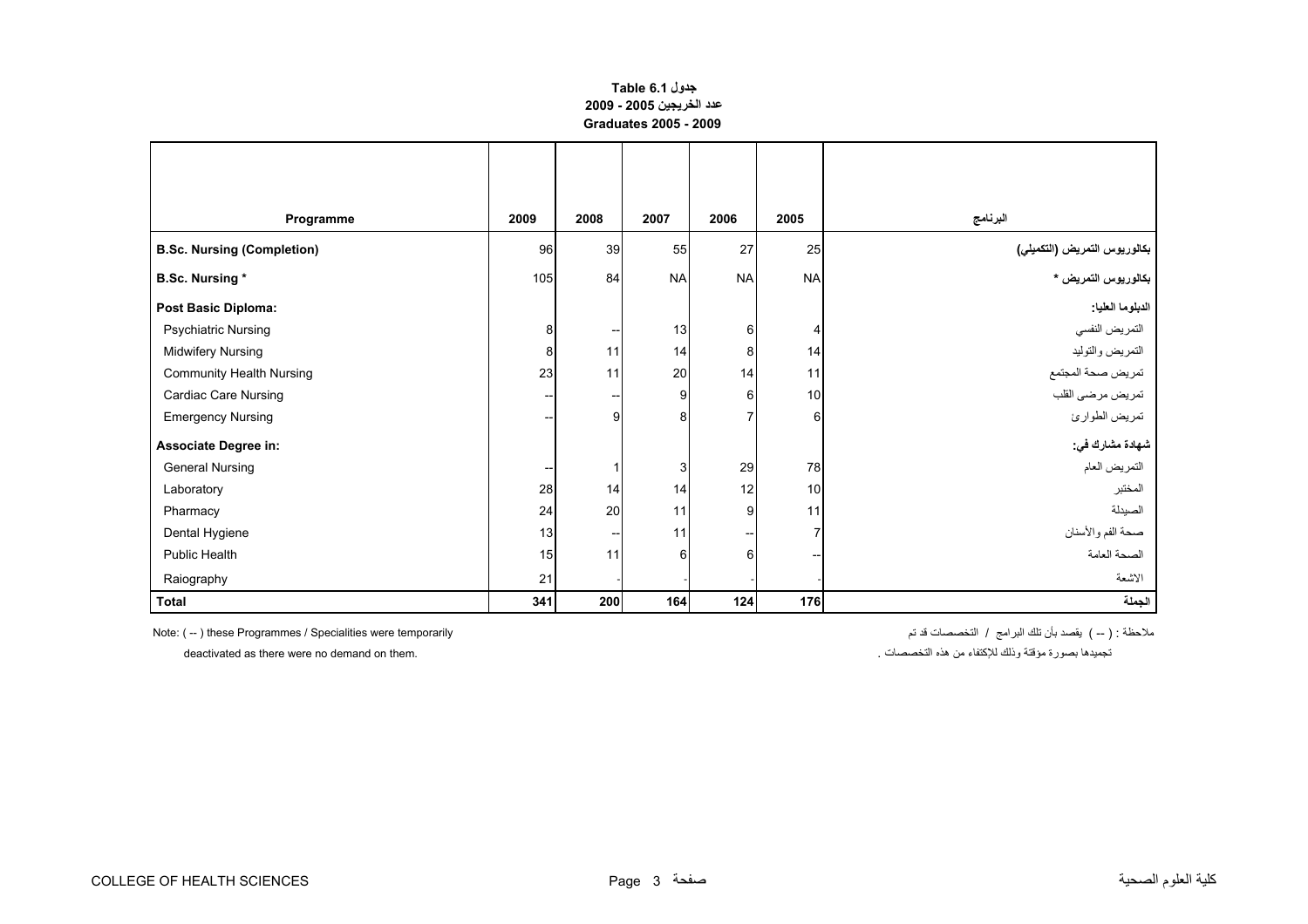#### **جدول 6.2 Table خريجو آلية العلوم الصحية <sup>2009</sup> College of Health Sciences Graduates 2009**

<span id="page-2-0"></span>

|                                             |                  |                          | <b>Current Cohort</b> |            |             |                  |           | الدفعة الملتحقة   |                                              |
|---------------------------------------------|------------------|--------------------------|-----------------------|------------|-------------|------------------|-----------|-------------------|----------------------------------------------|
|                                             |                  |                          |                       |            |             |                  |           |                   |                                              |
|                                             | مجموع            | خريجى                    | خريجى                 | نسبة       | الطلبة      | المتسربين        | عدد       | سنة               |                                              |
|                                             | الخريجين         | دفعات سابقة <sup>2</sup> | هذه الدفعة            | الخريجين   | المستمرين   | من البرنامج      | المستجدين | الألتحاق          |                                              |
|                                             | <b>Total</b>     | <b>Additional</b>        |                       | $\%$       | Continuing  |                  |           | <b>Start</b>      |                                              |
| Programme                                   | <b>Graduates</b> | Graduates <sup>2</sup>   | <b>Graduates</b>      | Graduating | with Course | <b>Drop Outs</b> | Intake    | Year <sup>1</sup> | البرنامج                                     |
| <b>B.Sc. Nursing (part time Completion)</b> | 30               |                          | 30                    |            |             |                  | 30        | 2007              | بكالوريوس التمريض (التكميلي البرنامج الجزئي) |
| <b>B.Sc. Nursing (Completion)</b>           | 66               |                          | 66                    |            |             |                  | 67        | 2008              | بكالوريوس التمريض (التكميلي)                 |
| <b>B.Sc. Nursing</b>                        | 105              | 31                       | 74                    |            | 17          | 20               | 111       | 2005              | بكالوريوس التمريض                            |
| <b>Post Basic Diploma:</b>                  |                  |                          |                       |            |             |                  |           |                   | الدبلوما العليا:                             |
| Nurse Midwifery                             | 8                |                          | 8                     |            |             |                  | 10        | 2008              | التمريض والتوليد                             |
| Community Health Nursing (part time)        | 9                |                          | 9                     |            |             |                  | 9         | 2007              | تمريض صحة المجتمع (البرنامج الجزئي)          |
| <b>Community Health Nursing</b>             | 14               |                          | 14                    |            |             |                  | 15        | 2008              | تمريض صحة المجتمع                            |
| Psychiatric Nursing(part time)              | 8                |                          | 8                     |            |             |                  | 8         | 2007              | التمريض النفسي (البرنامج الجزئي)             |
| <b>Associate Degree in:</b>                 |                  |                          |                       |            |             |                  |           |                   | شهادة مشارك في:                              |
| Laboratory                                  | 28               |                          | 28                    |            |             |                  | 29        | 2006              | المختبر                                      |
| Pharmacy                                    | 24               |                          | 21                    |            |             |                  | 28        | 2006              | الصيدله                                      |
| Dental Hygiene                              | 13               |                          | 13                    |            |             |                  | 19        | 2006              | صحة الفم والأسنان                            |
| <b>Public Health</b>                        | 15               |                          | 15                    |            |             |                  | 15        | 2006              | الصحة العامة                                 |
| Raiography                                  | 21               |                          | 21                    |            |             |                  | 25        | 2006              | الاشعة                                       |
| <b>Total</b>                                | 341              | 34                       | 307                   |            | 21          | 32               | 366       |                   | الجملة                                       |
| Average                                     |                  |                          |                       | 93         |             |                  |           |                   | المتوسط                                      |

<sup>1</sup> سنة الالتحاق: السنة التي التحق بها الطلبة والمتوقع تخرجهم في <sup>1</sup> Start year: The year of enrollment from which the students are expected to graduate in 2009<br>عام 2009 تبعا لمدة البرنامج . عام 2009 تبعا لمدة البرنامج .<br><sup>2</sup> خريجي المدة البرنامج البرنامج المدة البرنامج لمدة البرنامج المدافقة والمدة والمدافقة والمدة والمدافقة والمدافقة والمدافقة والمدافقة والمدافقة والمدافقة والمدافقة والمدافقة والمدافقة والمد

خريجي النفعات السابقة : الطلبة المتوقع تخرجهم في الأعوام السابقة ولكنهم لم حلكت These were students who graduated this year but were part of the intake of a previous<br>يتمكنوا من النخرج لسبب ما ، فتم إضافتهم لخريجي هذه الدف cohort. For whatever reason they failed to graduate with their intake cohort, continued with the course and graduated successfully this year.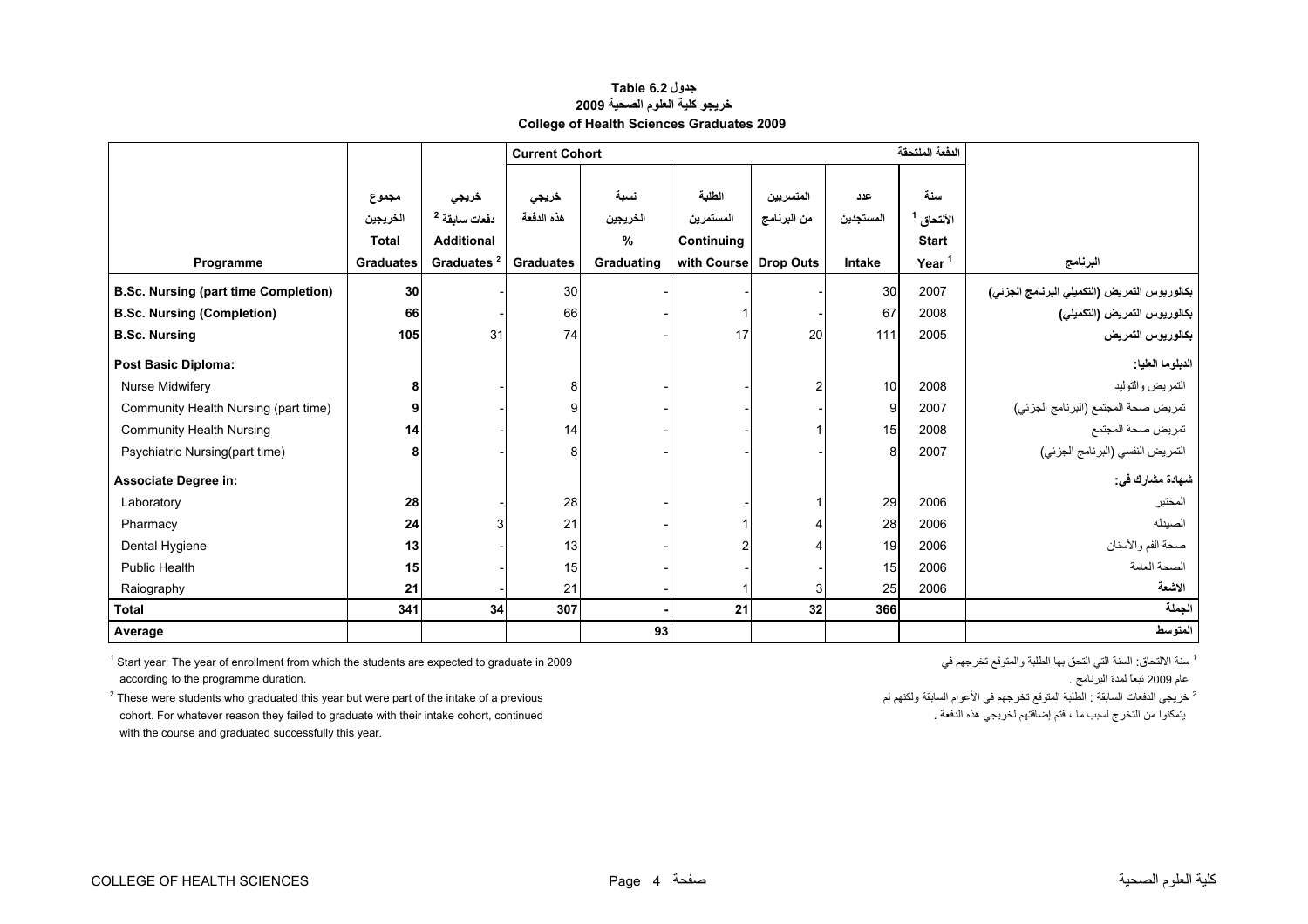## **جدول 6.3 Table عدد المنتسبين في البرامج الخاصة حسب البرنامج 2005 - 2009 Number of Participants in Special Programmes by Programme 2005 - 2009**

<span id="page-3-0"></span>

|                                              | 2009 | 2008 | 2007 | 2006 | 2005 | البرنامج                                |
|----------------------------------------------|------|------|------|------|------|-----------------------------------------|
| Programme                                    |      |      |      |      |      |                                         |
| <b>Short Courses</b>                         |      |      |      |      |      | الدورات القصيرة                         |
| English language                             |      |      |      | 83   | 125  | اللغة الإنجليزية                        |
| <b>Physical Assessment</b>                   |      |      | 19   | 44   |      | الفحص الشامل                            |
| <b>First Aid</b>                             |      | 3    |      |      |      | الإسعافات الأولية                       |
| Hospital Aid Training Program                |      | 50   |      |      | 30   | دورة عامل صحى مساند                     |
| Elderly Care Program                         | 15   |      |      |      |      | دورة جليس المسن                         |
| SPSS 11.0 for Windows                        |      |      |      |      | 22   | دو ر ۃ کمبیو تر                         |
| Forinsic Medecine                            |      |      |      |      |      | الطب الشر عي                            |
| <b>Refrsher Course</b>                       |      |      | 8    | 15   | 8    | دورة تتشيطية للمرضين                    |
| <b>Diabetic Education for Nurses</b>         |      |      |      |      | 48   | دورة للممرضين عن مرضى السكر             |
| Eye Screening Programme for Children         |      |      |      |      | 26   | برنامج فحص العيون للأطفال               |
| <b>Customised Subjects</b>                   |      |      |      |      |      | مو اد متفر قة                           |
| International Training Organization (I.T.O.) |      |      |      |      |      | دورات المنظمة العالمية للتدريب          |
| Basic Life Support (BLS)                     | 135  | 305  | 234  | 331  | 368  | إنعاش القلب الرئوي الأساسي              |
| Advanced Cardiac Life Support (ACLS)         | 16   | 45   | 89   | 124  | 100  | إنعاش القلب الرئوى المتقدم              |
| <b>BLS Instructor</b>                        |      | 13   |      |      | 5    | مدرب إنعاش القلب الرئوي الأساسي         |
| <b>ACLS Instructor</b>                       |      | 9    |      |      |      | مدرب إنعاش القلب الرئوي المنقدم         |
| W.H.O. Fellowships                           |      |      |      |      |      | مبتعثى منظمة الصحة العالمية             |
| Special Programmers for W.H.O. Fellows       | 4    | 11   | 12   | 26   | 3    | برامج خاصة لمبتعثي منظمة الصحة العالمية |
| <b>Total</b>                                 | 170  | 436  | 362  | 623  | 737  | الحملة                                  |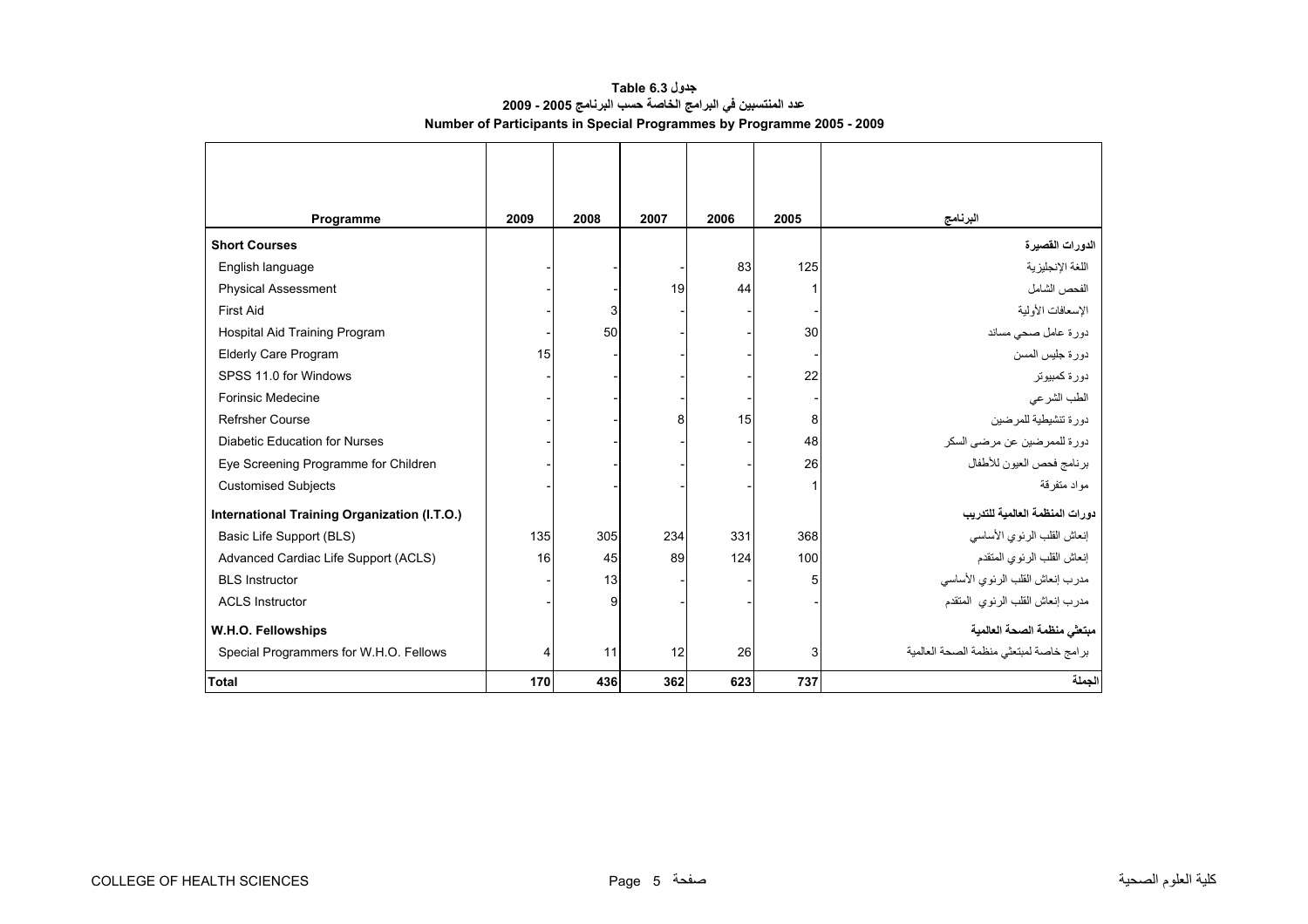#### **جدول 6.4 Table عدد الطلاب المسجلين حسب البرنامج لعام <sup>2009</sup> Number of Students Enrolled by Programme for the Year 2009**

<span id="page-4-0"></span>

| Programme                         | الجملة<br><b>Total</b> | تدريب<br>عملى<br>On Job<br><b>Training</b> | سنة رابعة<br>4th year | سنة ثالثة<br>3rd year | سنة ثانية<br>2nd year | سنة أولمي<br>1st year | مدة البرنامج<br>بالسنوات<br>Course<br><b>Duration</b><br>(years) | البرنامج                     |
|-----------------------------------|------------------------|--------------------------------------------|-----------------------|-----------------------|-----------------------|-----------------------|------------------------------------------------------------------|------------------------------|
| <b>B.Sc. Nursing (Completion)</b> | 71                     |                                            |                       |                       |                       | 71                    |                                                                  | بكالوريوس التمريض (التكميلي) |
| <b>Generic B.Sc. Nursing</b>      | 619                    | 12                                         | 166                   | 171                   | 168                   | 102                   |                                                                  | بكالوريوس التمريض المباشر    |
| <b>Post Basic Diploma:</b>        |                        |                                            |                       |                       |                       |                       |                                                                  | الدبلوما العليا:             |
| Nurse Midwifery                   |                        |                                            |                       |                       |                       |                       |                                                                  | التمريض والتوليد             |
| <b>Community Health Nursing</b>   | 15                     |                                            |                       |                       |                       | 15                    |                                                                  | تمريض صحة المجتمع            |
| Associate Degree in:              |                        |                                            |                       |                       |                       |                       |                                                                  | شهادة مشارك في:              |
| Laboratory                        | 41                     | 25                                         |                       |                       | 16                    |                       | 2.5                                                              | المختبر                      |
| Pharmacy                          | 49                     | 14                                         |                       |                       | 35                    |                       | 2.5                                                              | الصيدلة                      |
| Public Health                     | 46                     | 30                                         |                       |                       | 16                    |                       | 2.5                                                              | الصحة العامة                 |
| Dental Hygiene                    | 28                     | 18                                         |                       |                       | 10                    |                       | 2.5                                                              | صحة الفم والأسنان            |
| Radiology                         | 26                     | 13                                         |                       |                       | 13                    |                       | 2.5                                                              | الأشعة                       |
| <b>Part time Programs:</b>        |                        |                                            |                       |                       |                       |                       |                                                                  | برامج النظام الجزئي:         |
| <b>B.Sc. Nursing (Completion)</b> |                        |                                            |                       |                       |                       |                       | 2                                                                | بكالوريوس التمريض (التكميلي) |
| <b>Community Health Nursing</b>   |                        |                                            |                       |                       |                       |                       | 2                                                                | تمريض صحة المجتمع            |
| <b>Psychiatric Nursing</b>        |                        |                                            |                       |                       |                       |                       | $\overline{c}$                                                   | التمريض النفسي               |
| <b>Total</b>                      | 895                    | 112                                        | 166                   | 171                   | 258                   | 188                   |                                                                  | الجملة                       |

Note: this table reflects number of students enrolled by the programmes offered on part time basis which are B.Sc. Nursing (Completion), Community Health Nursing Programme and Psychiatric Nursing Programme. ملاحظة : يوضح هذا الجدول الطلبة المسجلين في برامج النظام الجزئي الذي توفره الكلية<br>في برامج بكالوريوس التمريض (التكميلي) ، دبلوم التمريض في صحة المجتمع ، هو الكلية are B.Sc. Nursing (Completion), Community Health Nursing P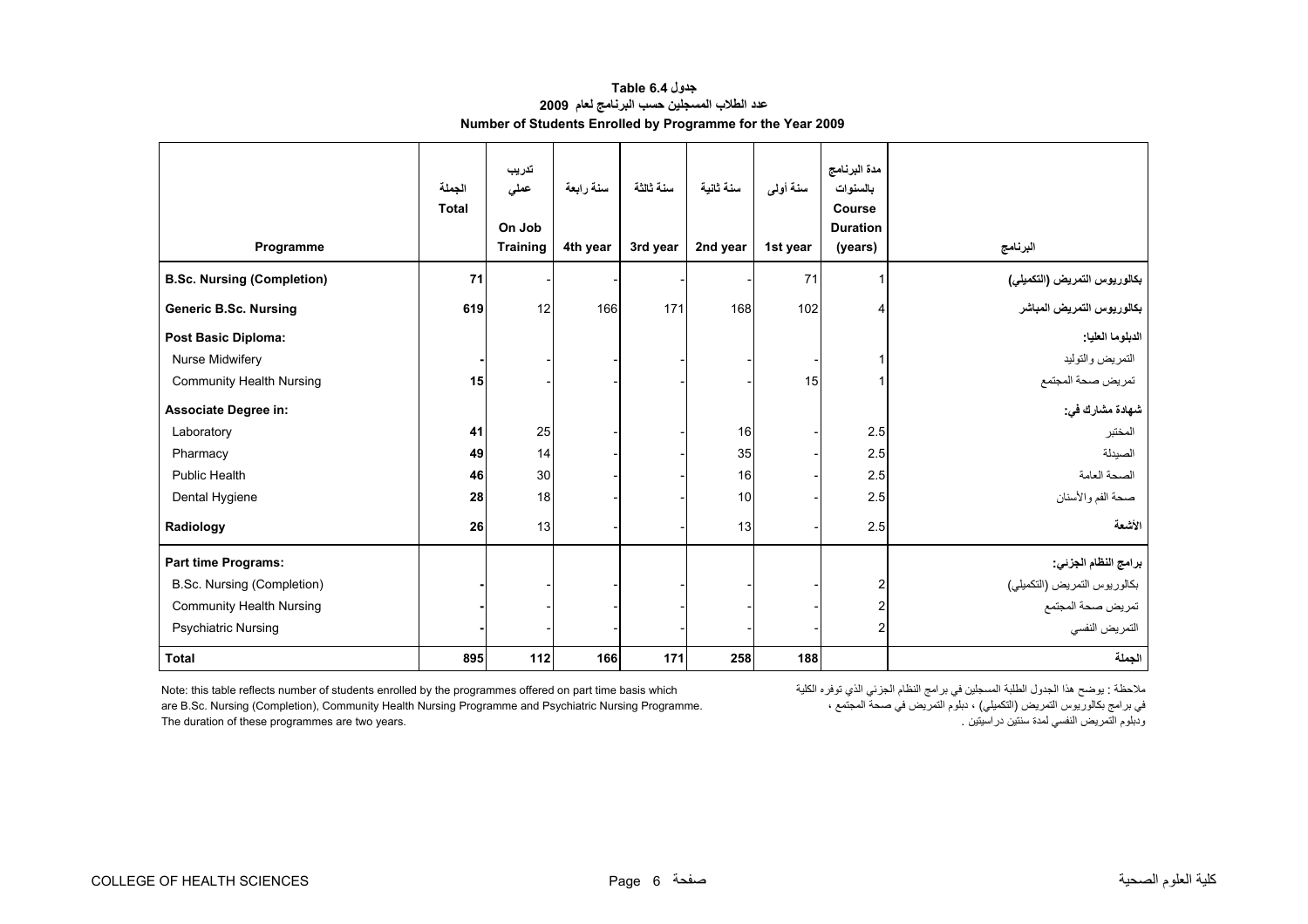**جدول 6.5 Table الطلاب المسجلين بقسم التمريض حسب جهة الابتعاث والنوع للعام الأآاديمي 2008 - 2009 Enrolled Students in Nursing Division by Sponsor and Sex for the Academic Year 2008 - 2009** 

<span id="page-5-0"></span>

|                                                                                                                                                                                                 | <b>Total</b>                                      |                                            | الجملة                                          |                                             | جهة الابتعاث<br><b>Sponsors</b> |                                         |                    |                                                         |                    |                                                  |                    |                                              |                      |                                                                                                                                                                                               |
|-------------------------------------------------------------------------------------------------------------------------------------------------------------------------------------------------|---------------------------------------------------|--------------------------------------------|-------------------------------------------------|---------------------------------------------|---------------------------------|-----------------------------------------|--------------------|---------------------------------------------------------|--------------------|--------------------------------------------------|--------------------|----------------------------------------------|----------------------|-----------------------------------------------------------------------------------------------------------------------------------------------------------------------------------------------|
|                                                                                                                                                                                                 |                                                   |                                            |                                                 | دول الخليج/ الخاص<br><b>Gulf Countries/</b> | <b>Private</b>                  | تمكين<br><b>Tamkeen</b>                 |                    | وزارة التربية<br><b>Ministry of</b><br><b>Education</b> |                    | المستشفى العسكر ي<br><b>Military</b><br>Hospital |                    | وزارة الصحة<br><b>Ministry of</b>            | <b>Health</b>        |                                                                                                                                                                                               |
| Programme                                                                                                                                                                                       | الجملة<br><b>Total</b>                            | أنشى<br>Female                             | ذكر<br><b>Male</b>                              | أنشى<br>Female                              | نكر<br><b>Male</b>              | أنشى<br>Female                          | ذكر<br><b>Male</b> | أننس<br><b>Female</b>                                   | ذكر<br><b>Male</b> | أننسى<br><b>Female</b>                           | ذكر<br><b>Male</b> | أنشى<br><b>Female</b>                        | ذكر<br>Male          | البرنامج                                                                                                                                                                                      |
| <b>Generic Bsc. Nursing</b>                                                                                                                                                                     |                                                   |                                            |                                                 |                                             |                                 |                                         |                    |                                                         |                    |                                                  |                    |                                              |                      | بكالوريوس التمريض المباشر                                                                                                                                                                     |
| First year<br>Second year<br>Third year<br>Fourth year<br>On job training<br><b>Sub Total</b><br><b>BSc. Nursing</b><br>First year<br><b>Sub Total</b><br><b>Post Basic:</b><br>Nurse Midwifery | 102<br>168<br>171<br>166<br>12<br>619<br>71<br>71 | 91<br>142<br>134<br>144<br>520<br>65<br>65 | 11<br>26<br>37<br>22<br>$\mathbf{3}$<br>99<br>6 |                                             |                                 | 53<br>59<br>61<br>53<br>226<br>35<br>35 | 10<br>33           | 24<br>20<br>15<br>20<br>79                              |                    | 12<br>13<br>16<br>6<br>47                        | 13                 | 14<br>50<br>43<br>55<br>3<br>165<br>23<br>23 | 14<br>16<br>10<br>45 | السنة الأولىي<br>السنة الثانية<br>السنة الثالثة<br>السنة الرابعة<br>التدريب العملي<br>الحملة<br>بكالوريوس التمريض التكميلي<br>السنة الأولىي<br>الحملة<br>الدبلوما العليا:<br>التمريض والتوليد |
| <b>Community Health Nursing</b><br><b>Sub Total</b>                                                                                                                                             | 15<br>15                                          | 15<br>15                                   |                                                 |                                             |                                 |                                         |                    |                                                         |                    |                                                  |                    | 15<br>15 <sup>1</sup>                        |                      | تمريض صحة المجتمع<br>الحملة                                                                                                                                                                   |
| <b>Parttime Programs</b><br><b>BSc. Nursing</b><br><b>Psychiatric Nursing</b><br><b>Community Health Nursing</b><br><b>Sub Total</b><br><b>Grand Total</b>                                      | 705                                               | 600                                        | 105                                             | 10                                          |                                 | 261                                     | 39                 | 79                                                      | 6                  | 47                                               | 13                 | 203                                          | 45                   | برامج النظام الجزئي<br>بكالوريوس التمريض التكميلي<br>التمريض النفسي/مسائي<br>تمريض صحة المجتمع/مسائي<br>الحملة<br>الاجمالي العام                                                              |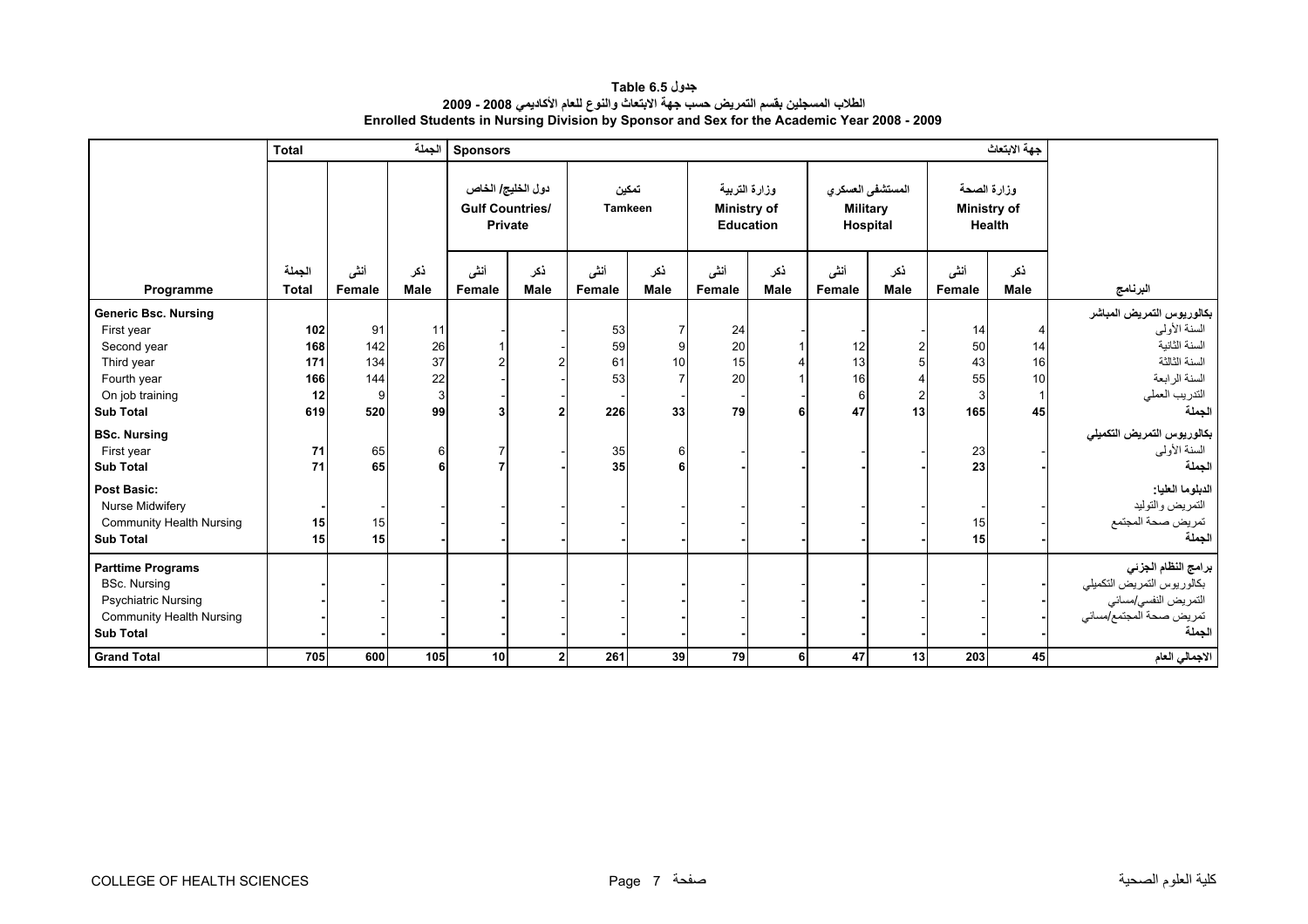<span id="page-6-0"></span>

|                                                                                       | <b>Total</b>   |                | الجملة                   |                 |      |          |                                            |                |                         |             |                                                         |         |                                                 |                | جهة الابتعاث                                |                                                                                 |
|---------------------------------------------------------------------------------------|----------------|----------------|--------------------------|-----------------|------|----------|--------------------------------------------|----------------|-------------------------|-------------|---------------------------------------------------------|---------|-------------------------------------------------|----------------|---------------------------------------------|---------------------------------------------------------------------------------|
|                                                                                       |                |                |                          | <b>Sponsors</b> |      |          |                                            |                |                         |             |                                                         |         |                                                 |                |                                             |                                                                                 |
|                                                                                       |                |                |                          | خاص<br>Private  |      |          | وزارة العمل<br><b>Ministry of</b><br>Labor |                | تمكين<br><b>Tamkeen</b> |             | وزارة التربية<br><b>Ministry of</b><br><b>Education</b> |         | المستشفى العسكري<br><b>Military</b><br>Hospital |                | وزارة الصحة<br><b>Ministry of</b><br>Health |                                                                                 |
|                                                                                       | الجملة         | أنشى           | نكر                      | أنشى            | نكر  | أنشى     | نكر                                        | أننى           | نكر                     | أنشى        | ذكر                                                     | أننى    | نكر                                             | أنشى           | ذكر                                         |                                                                                 |
| Programme                                                                             | <b>Total</b>   | Female         | Male                     | Female          | Male | Female   | Male                                       | Female         | <b>Male</b>             | Female      | Male                                                    | Female  | Male                                            | Female         | Male                                        | البرنامج                                                                        |
| Laboratory<br>First year<br>Second year<br>On job training<br><b>Total</b>            | 16<br>25<br>41 | 15<br>25<br>40 |                          |                 |      |          |                                            | 14<br>14       |                         |             |                                                         |         |                                                 | 13<br>11<br>24 |                                             | المختبر<br>السنة الأولى<br>السنة الثانية<br>التدريب العملي<br>الجملة            |
| Pharmacy<br>First year<br>Second year<br>On job training<br><b>Total</b>              | 35<br>14<br>49 | 29<br>12<br>41 | 6<br>$\mathbf 2$<br>R    |                 |      | 13<br>14 | 5<br>$\overline{c}$                        |                |                         |             |                                                         | 3<br>10 |                                                 | 17             |                                             | الصيدلة<br>السنة الأولىي<br>السنة الثانية<br>التدريب العملي<br>الجملة           |
| <b>Public Health</b><br>First year<br>Second year<br>On job training<br><b>Total</b>  | 16<br>30<br>46 | 13<br>25<br>38 | 3<br>5<br>8              |                 |      |          |                                            | 13<br>12<br>25 | 3                       |             |                                                         |         |                                                 | 13<br>13       |                                             | الصحة العامة<br>السنة الأولى<br>السنة الثانية<br>التدريب العملي<br>الجملة       |
| <b>Dental Hygiene</b><br>First year<br>Second year<br>On job training<br><b>Total</b> | 10<br>18<br>28 | 8<br>17<br>25  | $\overline{2}$<br>1<br>3 |                 |      |          |                                            | 9<br>q         |                         |             |                                                         |         |                                                 | 8<br>15        |                                             | صحة الفم والأسنان<br>السنة الأولىي<br>السنة الثانية<br>التدريب العملي<br>الجملة |
| Radiology<br>First year<br>Second year<br>On job training<br><b>Total</b>             | 13<br>13<br>26 | 12<br>12<br>24 | 1<br>2 <sub>1</sub>      |                 |      |          |                                            | 11<br>11       |                         |             |                                                         | 2       |                                                 | 10<br>10       |                                             | الأشعة<br>السنة الأولى<br>السنة الثانية<br>التدريب العملي<br>الجملة             |
| <b>Grand Total</b>                                                                    | 190            | 168            | 22                       | $\mathbf{1}$    |      | 14       | $\overline{7}$                             | 59             | 9                       | $\mathbf 0$ | $\mathbf{0}$                                            | 15      | $\mathbf{1}$                                    | 79             | 5 <sup>1</sup>                              | الجملة الكلية                                                                   |

**جدول 6.6 Table الطلاب المسجلين بقسم المهن الطبية المساندة حسب جهة الابتعاث والنوع للعام الأآاديمي 2008 - 2009 Enrolled Students in Allied Health Division by Sponsor and Sex for the Academic Year 2008 - 2009**